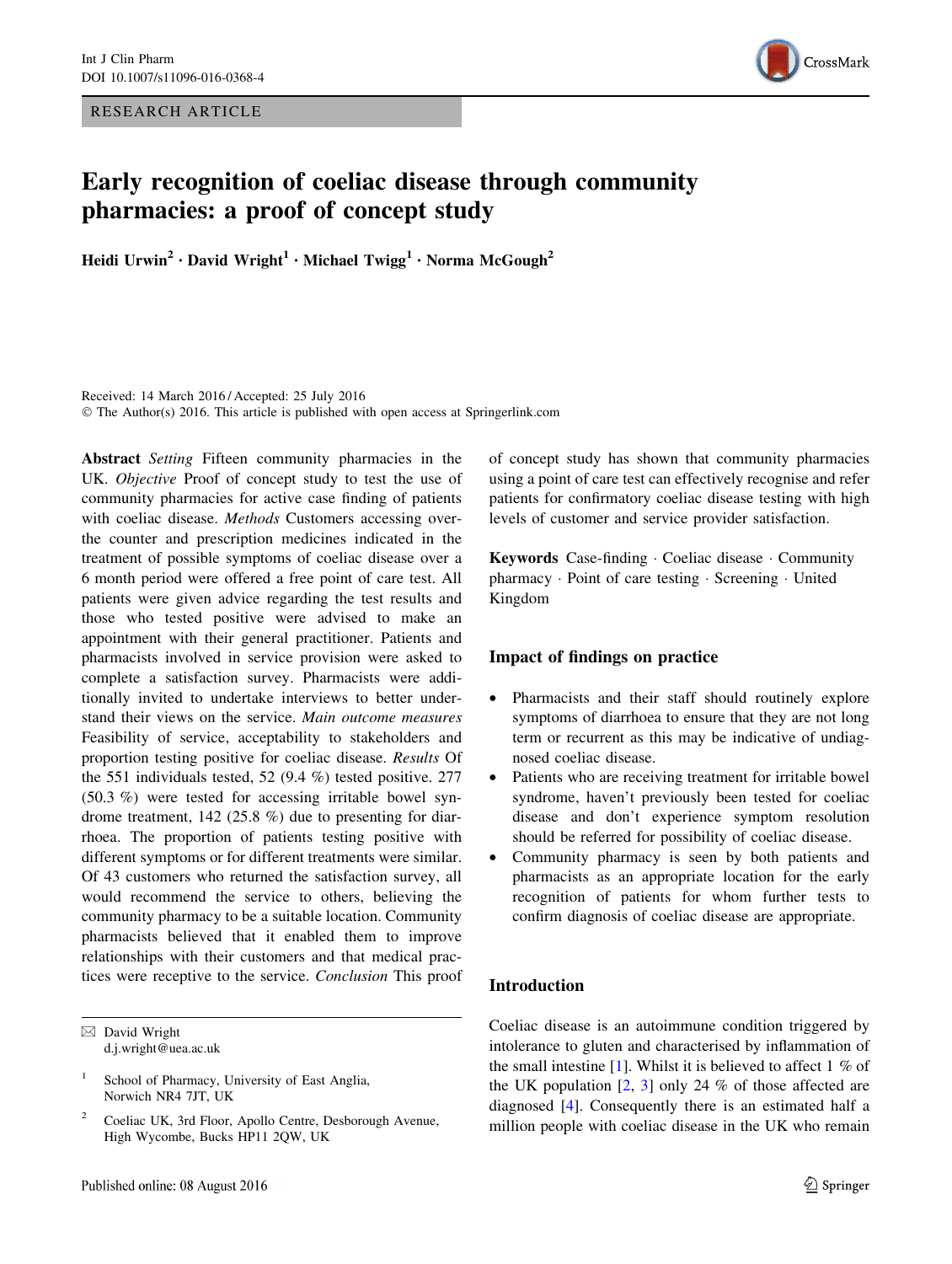undiagnosed, reasons for which may include a lack of awareness of the condition and misdiagnosis. One in four people diagnosed with coeliac disease have previously been treated for irritable bowel syndrome (IBS) [[5\]](#page-6-0). The symptoms of coeliac disease are similar to those of many minor gastrointestinal problems which people may prefer to discuss with their local pharmacist rather than having to make an appointment to see their general practitioner (GP) [\[6](#page-6-0)].

Delayed diagnosis and untreated coeliac disease is associated with unexplained infertility, osteoporosis and in rare cases, small bowel lymphoma [[7\]](#page-6-0). The direct costs associated with undiagnosed coeliac disease are increased visits to the GP, use of medicines for symptomatic treatment, increased investigations and referral [[8,](#page-6-0) [9](#page-6-0)]. Whilst screening and treating people with coeliac disease results in significant improvements in quality of life [\[10](#page-6-0), [11](#page-6-0)] systematic population screening is not recommended in the UK [[12\]](#page-6-0) with current guidance recommends targeted screening of those individuals with related symptoms or associated conditions [[7\]](#page-6-0). Individuals meeting the criteria for screening should be offered serological tests for both total immunoglobulin A (IgA) and IgA tissue transglutaminase antibodies (IgA tTGA). Total IgA levels are required as approx. 2–3 % of patients with coeliac disease will have an IgA deficiency [[13,](#page-6-0) [14](#page-6-0)] and hence if IgA tTGA is tested in isolation it can increase the number of false negative results. Adults with a positive serological test result should always be referred to secondary care for endoscopy with biopsy to confirm or exclude coeliac disease [[7\]](#page-6-0).

Traditionally the identification and implementation of targeted screening has solely been the role of primary care physicians. They are however only able to identify patients who present to them for treatment and advice. It is more usual for patients with minor gastrointestinal symptoms to self-treat with therapy which is available from pharmacies and supermarkets [\[15](#page-6-0)]. To improve detection rates within Hungary, district nurses were successfully used in primary care to proactively screen for coeliac disease in young children using a finger prick blood test [[16\]](#page-6-0) thus demonstrating that other healthcare professionals located in primary care can effectively undertake screening for coeliac disease.

Community pharmacies are increasingly being used to deliver screening services due to their geographical spread, extended opening hours, availability of trained healthcare professionals and use by patients who may not normally access medical services [\[17–19](#page-6-0)]. Furthermore with access to patient medication records, community pharmacists can identify patients treated for conditions which may be indicative of coeliac disease. The recent availability of reliable point of care tests (POCTs) [[20\]](#page-6-0) enables

community pharmacies to offer and undertake screening for coeliac disease.

#### Aim of the study

The aim of this paper is to describe the proof of concept study for a targeted case finding service for coeliac disease using a small number of community pharmacies and determine both its feasibility as a service and acceptability to stakeholders.

#### Ethics approval

The study was deemed to be a service evaluation by the University of East Anglia Faculty of Medicines and Health Sciences Ethics Committee.

## Methods

The case finding, proof of concept, service was provided between April and October 2015.

#### Setting

Fifteen community pharmacies across England recruited through the National Association of Primary Care's Primary Innovation Network, and including Rowlands Pharmacy and an Independent pharmacy agreed to participate. Pharmacies were purposively recruited to ensure a wide geographical spread, a mix of pharmacy locations i.e. linked to GP practice or stand alone and from large multiple and independently managed companies. Participating pharmacies were asked to contact local GP practices to inform them of the study taking place.

## Training and support

Participating pharmacists were expected to undertake an online module on recognising and managing coeliac disease from the Centre for Pharmacy Postgraduate Education, learning pharmacy website [[21\]](#page-6-0). Posters for raising awareness and information leaflets were supplied by Coeliac UK.

Senior pharmacists from the different companies were involved in the service design and trained by Tillotts Pharma Ltd on the use of the Simtomax<sup>®</sup> POCTs. These individuals then trained staff within the recruited pharmacies on the use of the POCTs, including how to identify, approach and recruit patients and provide feedback after testing. The majority of pharmacists also received in house training, direct from Tillotts Pharma Ltd.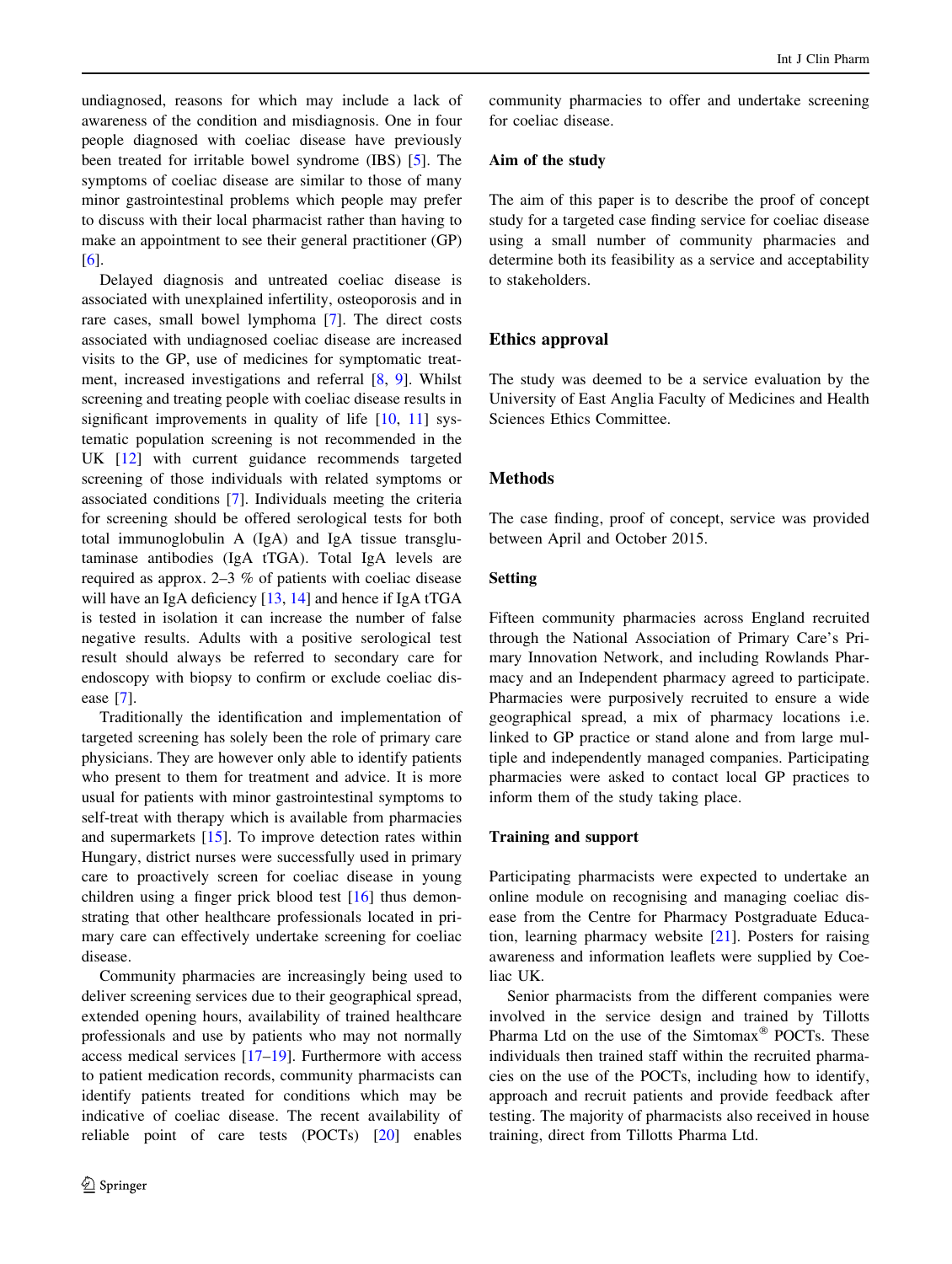Pharmacies received remuneration on commencement of training, half way through and at the end of the study.

#### Service population

All customers who met the inclusion criteria outlined below were given an information sheet which explained the purpose of the service and process.

Inclusion criteria:

- Men and women aged 18 years and over receiving prescribed treatments, or requesting OTC treatments for either IBS and or iron, vitamin B12 or folate deficiency anaemia.
- No previous diagnosis or investigation for coeliac disease.
- Registered with a GP.

Those who subsequently expressed an interest were then given a short questionnaire to complete to enable any of the following exclusion criteria to be identified.

Exclusion criteria:

- Adults on a gluten-free diet or people excluding gluten from their diets.
- Adults with learning disabilities.
- Adults who have a terminal illness.
- Adults unable to give verbal consent.
- Women receiving folate due to pregnancy.
- Adults previously tested for coeliac disease with a negative result.

Symptoms and diagnoses of any associated conditions were recorded using categories provided within the bespoke pharmacy software which were based on NICE guidance [\[7](#page-6-0)] and verbal consent obtained before testing was undertaken.

Patients declining the test were asked to fill in a short questionnaire to capture their reasons for declining, provided with an information leaflet on coeliac disease, and signposted to their GP should any symptoms persist or reappear.

# Intervention

The test, which measured both total immunoglobulin A (IgA) and IgA tissue transglutaminase antibodies (IgA tTGA), was provided for free to the patient and was undertaken in a consultation room within the pharmacy by a trained member of the pharmacy team. A finger prick blood sample was taken and inserted into the testing device as per standard operating procedure. In a pilot study the specificity and sensitivity of the POCT used were found to be consistent with current NHS laboratory tests for this disease [\[20](#page-6-0)].

Information provided in all patient leaflets highlighted the possibility of false positive or negative test results and outlined the need for further referral to confirm test results in line with national guidance. Leaflets were designed to ensure that participants were aware of the implications of the test result and could make fully informed decisions as to their future actions. On receipt of the result all participants were given a letter containing the results for their records and the opportunity to ask further questions.

Customers with negative results were given a patient leaflet, informed that the POCT indicated that they were unlikely to have coeliac disease but if problems persist to speak with their GP.

Customers with a positive result were provided with a description of the POCT, confirmation of the result, an information leaflet on coeliac disease, advised to see their GP and not to change their diet as a result of this screening test.

# Sample size justification

A pragmatic approach was applied and each pharmacy was requested to carry out 40 POCTs during the study period, which after allowing for training and preparation for the service in each pharmacy, equated to 2 POCTs per week.

Assuming that 600 POCTs were performed if the detection rate was similar to that previously reported in an at risk population of 9.6 % [\[22](#page-6-0)] then this would provide a 95 % CI of  $\pm 2.4$  %.

# Evaluation

For each participant their age, gender, medication which triggered the approach for recruitment, present symptoms and outcome of the test result were recorded.

All service recipients were asked to complete a short satisfaction questionnaire which included a question on whether they would have been prepared to pay for the service and how much they would be willing to pay.

The pharmacy team also completed a baseline and end of study questionnaire to determine their experience of providing the service.

Interviews were undertaken with participating pharmacists, transcribed verbatim and anonymised by a representative from Coeliac UK. Analysis consisted of a framework approach [[23\]](#page-6-0). After familiarisation with the data a coding framework was developed and subsequently applied to the transcripts. Constant reference was made to the transcripts when abstracting themes and sub-themes from the data to ensure meaning and context were retained. Interpretation of the transcripts was checked by a second researcher.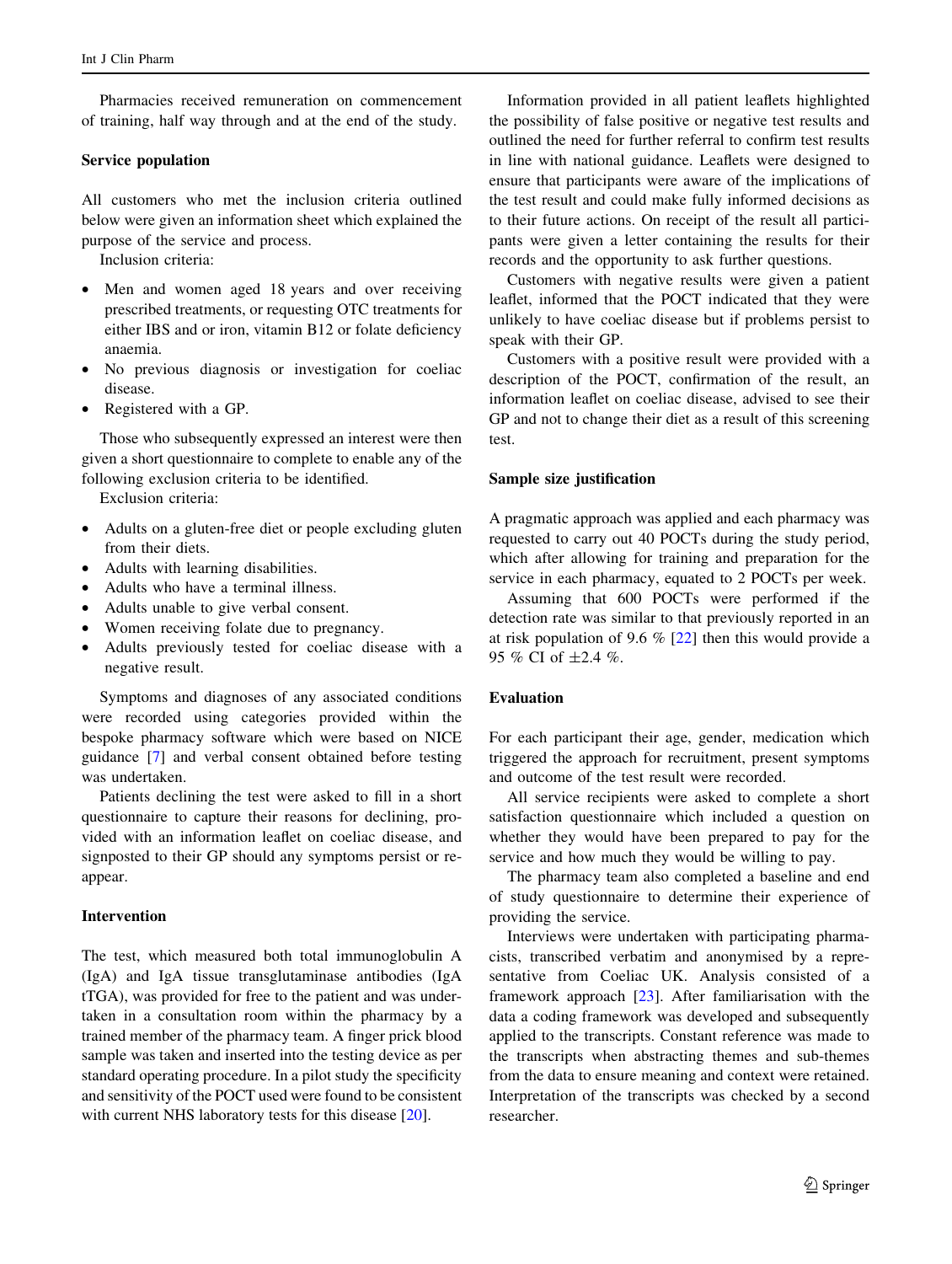<span id="page-3-0"></span>Table 1 Summary of demographics of recruited participants  $(n = 551)$ 

| Characteristic | Group     | No. $(\%)$  |
|----------------|-----------|-------------|
| Gender         | Female    | 340 (61.7)  |
| Age (years)    | $18 - 30$ | 123 (24.9)  |
|                | $31 - 40$ | 111(20.1)   |
|                | $41 - 50$ | 109 (19.8)  |
|                | $51 - 60$ | 85 (15.4)   |
|                | $61 - 70$ | 66 (12.0 %) |
|                | $70+$     | 42 (7.6)    |
|                | Unknown   | 1(0.2)      |

# Results

The minimum number of patients recruited in one pharmacy was 9 with the maximum being 63 and 11 pharmacies out of 15 recruited to target.

551 people were tested for coeliac disease using the POCT. Reasons for declining the test were provided by 15 individuals, 7 (46.7 %) stated lack of time as the primary reason for declining the service with 3 (20 %) preferring to discuss the issue with their GP. Participant demographics are provided in Table 1.

Loperamide and mebeverine were the most common medicines reported for triggering recruitment (summarised in Table 2). 312 (56.6 %) patients were recruited due to purchasing over the counter (OTC) medicines which are potentially indicative of coeliac disease.

The symptoms patients reported to be experiencing prior to consultation are provided in Table 3.

Of the 551 people tested,  $9.4\%$  (52) were given a positive result for coeliac disease. The reported symptoms and indications for treatments related to those patients who tested positive are provided in Table [4.](#page-4-0)

#### Customer satisfaction

Forty-three (7.9 %) customer experience questionnaires were returned. 34 (79.1 %) were from females and 4 (9.3 %) had a positive result for coeliac disease. 41 patients

Table 3 Symptoms reported by participants during pharmacist consultation ( $n = 551$ )

| Symptom experienced                | No. $(\%)^a$ |  |
|------------------------------------|--------------|--|
| Regular diarrhoea                  | 199(36.1)    |  |
| General gastro-intestinal problems | 241 (43.7)   |  |
| Abdominal problems                 | 286 (51.9)   |  |
| Sudden or unexpected weight loss   | 19(3.4)      |  |
| Regular and severe mouth ulcers    | 19(3.4)      |  |
| Prolonged fatigue                  | 146(26.5)    |  |
| Regular and unexplained anaemias   | 61(11.1)     |  |

<sup>a</sup> Participants frequently reported more than one symptom and therefore column does not add up to 100 %

reported their age, 6 (14.6 %) were under the age of 30, 11 (26.8 %) from 31 to 50, 17 (41.5 %) from 51 to 70 and 7 (17.0 %) over the age of 70.

All 43 (100 %) respondents agreed that the pharmacy provided a safe and confidential environment for the service, the pharmacy team were able to answer all questions, community pharmacy was the ideal place for this type of service and would recommend the service to others.

One (2.3 %) respondent believed that service was of some value, 21 (48.8 %) believed that it was valuable and 21 (48.8 %) very valuable.

Nine (20.9 %) patients were unwilling to pay for the service, 29 (67.4 %) were willing to pay £10, 4 (9.3 %) £20 and 1 (2.3 %) £30.

A common theme was the professionalism of the service and its informative nature.

''The pharmacist was very professional'' R4.

''Very pleased to know one way or another'' R23.

All 12 community pharmacists who completed the survey believed that community pharmacy was a suitable location to carry out POCTs, they were confident in performing the test, were willing to continue with the service and recommend it to other pharmacists.

Eight participating pharmacists consented to be interviewed. The analysis centred on providing the service, patient feedback, interactions with GPs and future recommendations.

Table 2 Indications for medicines which triggered recruitment of participants  $(n = 551)$ 

| Condition               | Trigger no. $(\%)$ |              | Total no. $(\%)$ |
|-------------------------|--------------------|--------------|------------------|
|                         | Over the counter   | Prescription |                  |
| Irritable bowel disease | 152(48.7)          | 125(52.3)    | 277 (50.3)       |
| Diarrhoea               | 122(39.1)          | 20(8.4)      | 142 (25.8)       |
| Anaemia                 | 16(5.1)            | 58 (24.3)    | 74 (13.4)        |
| Indigestion             | 17(5.4)            | 17(7.1)      | 34(6.2)          |
| Constipation            | 4(1.3)             | 12(5.0)      | 16(2.9)          |
| Other                   | 1(0.3)             | 7(2.9)       | 8(1.5)           |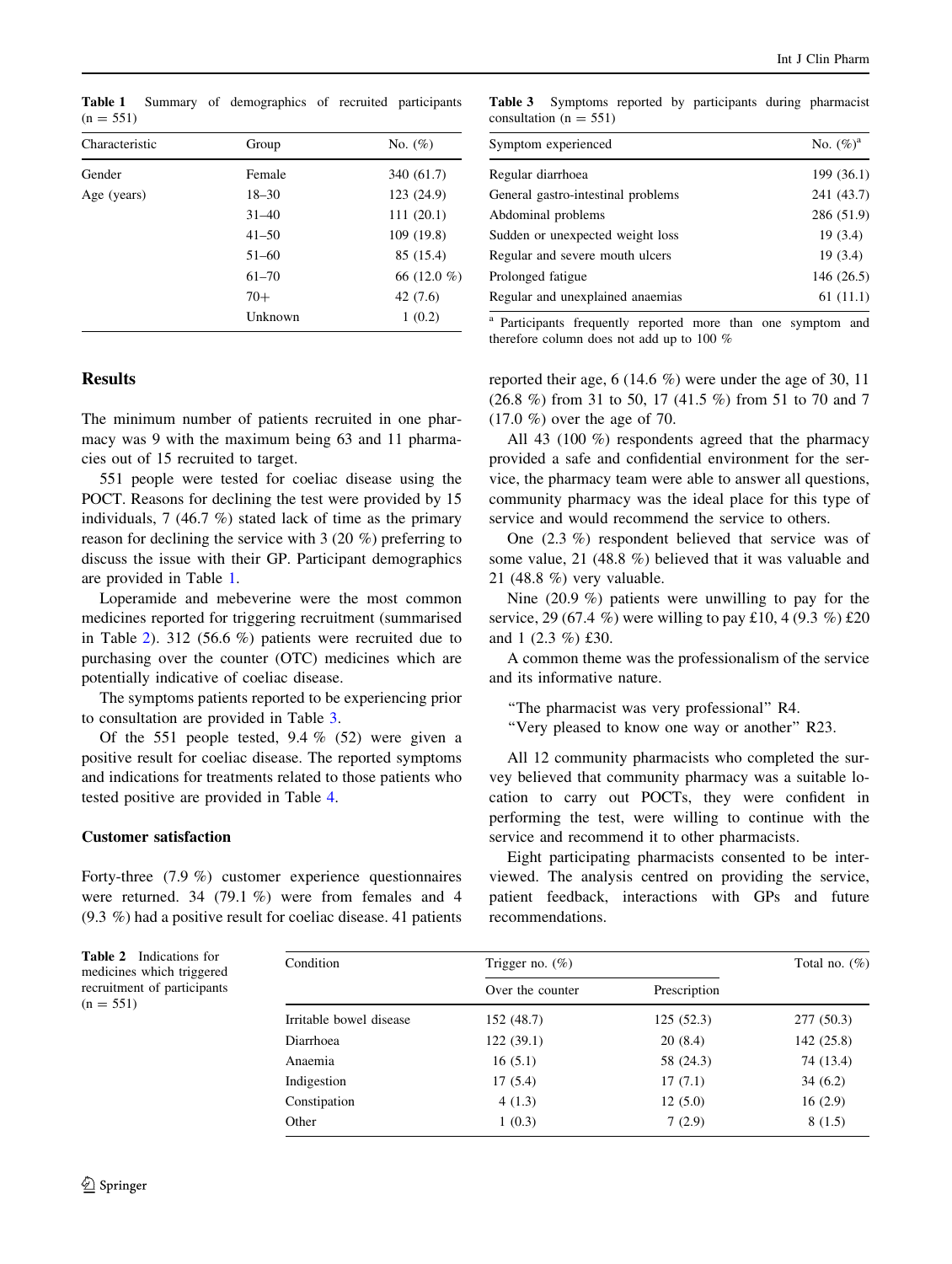<span id="page-4-0"></span>Table 4 Proportion of patients reporting different symptoms who tested positive

| Reported symptom                   | No. $(\%)^a$ | Indication for therapy   | No. $(\%)^a$ |
|------------------------------------|--------------|--------------------------|--------------|
| Regular diarrhoea                  | 26(13.1)     | Irritable bowel syndrome | 28(10.1)     |
| General gastro-intestinal problems | 34(14.1)     | Diarrhoea                | 10(7.0)      |
| Abdominal problems                 | 31(10.8)     | Anaemia                  | 7(5.9)       |
| Sudden or unexpected weight loss   | 3(15.8)      | Indigestion              | 2(5.9)       |
| Regular or severe mouth ulcers     | 1(5.3)       | Constipation             | 4(25.0)      |
| Prolonged fatigue                  | 18(12.3)     |                          |              |
| Regular and unexplained anaemias   | 7(11.5)      |                          |              |

<sup>a</sup> Based on percentage of screened patients who reported that symptom during consultation (Table [3](#page-3-0)) or indication for their therapy (Table [2](#page-3-0))

In terms of providing the service the pharmacists highlighted that the relatively short training session was easy to understand and effective at learning more about the condition and testing methods. Pharmacists identified that their staff could be heavily involved in identifying and testing patients from training through to service provision. One pharmacist stated that this proved useful as someone else could perform the test and then they could just look at the result and discuss this with the patient.

Pharmacists also stated this service was useful at identifying not only patients who were 'regulars' within their pharmacy but also those who came into buy OTC medication.

''…they were people that had come into buy something and we've offered them the test because of the product they were buying, looked at their symptoms.'' Ph3.

Once in the consultation, the pharmacists highlighted that the service itself was relatively quick to perform and could be used as a link to other pharmacy services such as medicine use reviews (MURs).

''…when I have a patient having a test I can offer another service while they wait, so, 'what about an MUR?''' Ph6.

Pharmacists also identified that the service helped to build rapport with patients.

''It's definitely I think built a better rapport with them. Because I think you actually spending time with them and doing these clinical things with them I suppose builds a bit of trust with them…'' Ph8.

Speed and accessibility of the service was a key advantage. Pharmacists reported that patients would often have to wait weeks or months for a test and sometimes may not be offered one by their GP. An additional perceived benefit of this quick turnaround, centred on patient reassurance.

''Well, they, to be honest a lot of them would say 'ok, at least it's not that'' Ph4.

Finally, after discussions with both GPs and patients, pharmacists stated that GPs and medical practice staff were receptive to the service being provided in community pharmacy.

# Conclusion

Point of care testing for coeliac disease in community pharmacies was undertaken in this proof of concept study from a range of settings with the majority of pharmacies recruiting to or above expected target in the time allowed. The majority of patients who were screened were in the target age range with more than half identified because they had presented to purchase OTC products. The medicine groups which were the most likely to result in recruitment were either for the treatment of IBS or diarrhoea. Most recruits reported some form of gastrointestinal symptom with almost a quarter reporting fatigue.

Whilst point of care testing of this nature is not supported by National Institute of Health and Care Excellence (NICE) guidance, the test used mirrored NICE recommendations with total immunoglobulin A (IgA) and IgA tissue transglutaminase antibodies (IgA tTGA) both determined. The detection rate was in line with similar research which had focussed on those individuals at high risk and consequently was relatively efficient. Patients were very positive about the provision of such a service from community pharmacies and community pharmacists believed that this was an appropriate service to provide in their setting. Whilst most patients reported that they would be willing to pay for such a service, the actual cost, which was greater than £20, would be prohibitive to most and therefore alternative routes for funding would be required if this was to be provided as a routine service.

The large number of patients recruited means that we can estimate with 95 % confidence that the actual detection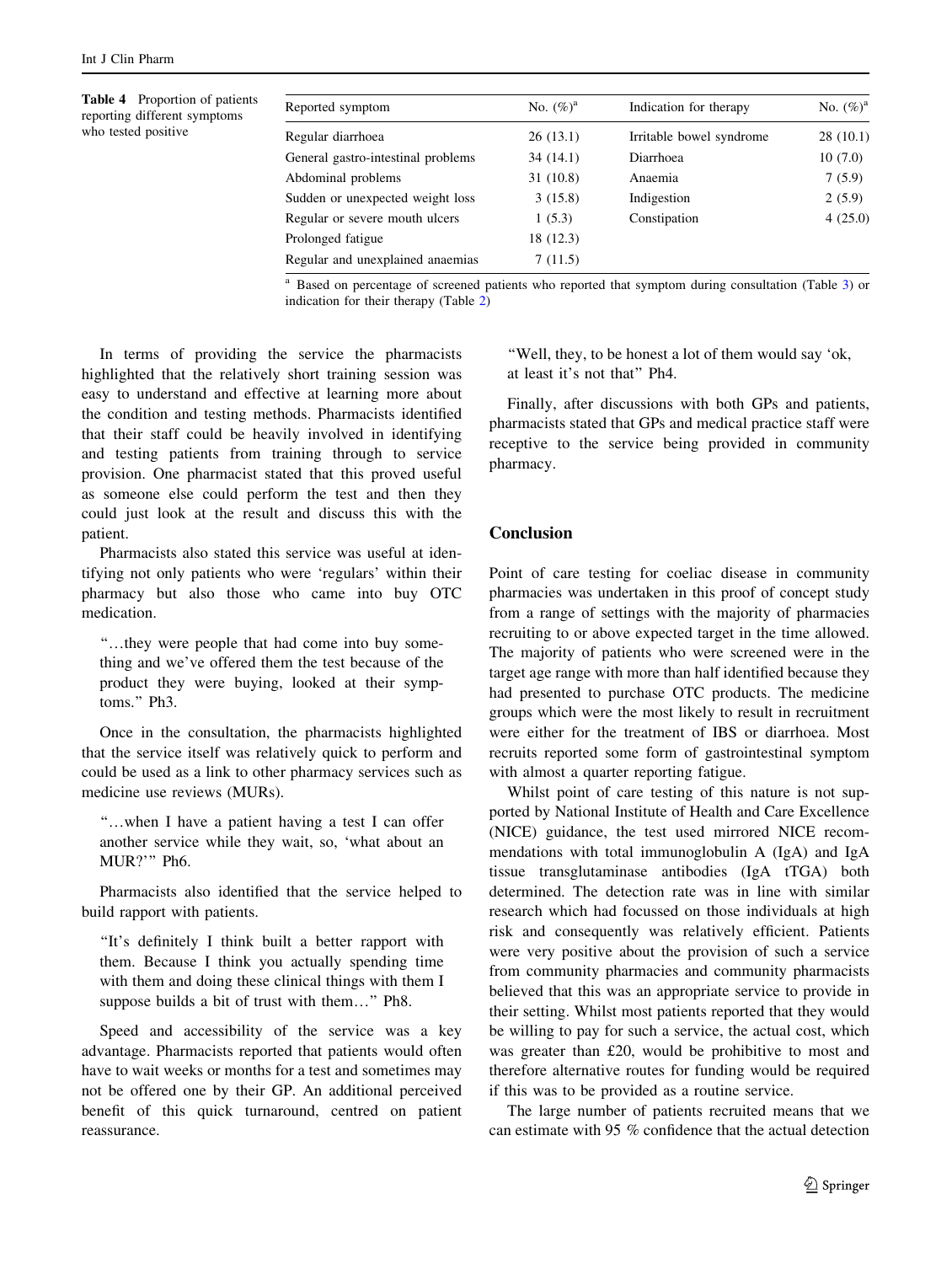<span id="page-5-0"></span>rate for such a service would be somewhere between 7 and 11.8 % which is relatively efficient when considering that only 1 % of the total population have the condition and would be found by population screening [\[3](#page-6-0)].

The response from the patient survey was limited with respondents not truly reflecting the demographics of those who had been recruited. Consequently their opinions may not be representative of all participants. Response rate could potentially be improved by asking participants to complete the survey within the pharmacy rather than taking it home, which was the method used here. Additionally asking patients how much they would be willing to pay for such a service may not reflect reality when the test can be provided for free by their general practitioner.

Whilst half of the community pharmacists involved in the study were interviewed there may be some self-selection bias with those less satisfied with the service being less willing to express their views in a face to face interview.

Many of the patients testing positive for coeliac disease were self-treating gastrointestinal symptoms and therefore the community pharmacy is an ideal location to place such a service. All patients receiving treatment for IBS will have been diagnosed with the condition by their GP and again these findings are in line with other studies regarding potential misdiagnosis of this condition [\[5](#page-6-0)]. In 2015 the UK NICE recommended that all patients are screened for coeliac disease prior to a confirmation of diagnosis of IBS [[7\]](#page-6-0) and if widely adopted this would increase detection rates.

Patients who provided feedback were uniformly positive about the setting, found the pharmacist able to answer their questions and would recommend the service to others. Individual patients commented on the professionalism exhibited by the pharmacists and on the usefulness of the information provided. Consequently this proof of concept study strongly suggests that if such a service were to be rolled out in a similar manner it would be acceptable to patients. With community pharmacists ideally located to monitor individuals once diagnosed with coeliac disease and trained to provide dietary advice, screening could be part of a more holistic service where the community pharmacist works collaboratively with the primary care team.

Participating community pharmacists were also positive regarding the experience, the training and the service because it enabled them to develop better customer relations, consider their needs more holistically and identify other services from which they may benefit. GPs were also reported to be receptive to the service. This may have been helped by the community pharmacies contacting them in advance of service provision.

With patients in this study reportedly unwilling to pay the actual cost of the service the question is whether the cost of screening high risk individuals in this manner would be offset by future reductions in health services cost. The development of a model to estimate the cost-effectiveness of this service from an NHS perspective is warranted.

The results of this service evaluation however can be used to remind community pharmacists that patients presenting for treatment of diarrhoea, IBS or non-specific gastrointestinal symptoms may actually have coeliac disease and therefore require referral.

This proof of concept study has shown that community pharmacies can be used to effectively screen for coeliac disease and, the process is acceptable to both patients and pharmacists. The cost-effectiveness of early detection of people with coeliac disease using community pharmacies however needs to be ascertained. Incorporating such screening within a more holistic community pharmacy based service including monitoring and advice may enhance the quality of care currently provided and potentially represent better value to commissioners.

Acknowledgments The project was supported by the National Association of Primary Care; James Kingsland, Sally Kit, Min Grout and a Steering Committee; Liz Stafford, Debby Crockford, Alex Lloyd (Rowlands Pharmacy), Roger Herbert, Kaldeep Singh, Kulwant Gozra (Jhoots Pharmacy), Keerti Kanani (Cranston Pharmacy), Lisa Bainbridge (Coeliac UK), Professor David Sanders (Royal Hallamshire Hospital & Chair of Coeliac UK Health Advisory Council), Alastair Buxton (Pharmacy Services Negotiating Committee), Rob Darracott (Pharmacy Voice), Heidi Wright (Royal Pharmaceutical Society), Will McCully and Chris Hatton (Tillotts Pharma Ltd), Pinnacle Health Partnership LLP for its support with Pharmout $comes^{\circledR}$ . Ruth Passmore (Coeliac UK) conducted the interviews with the pharmacists. Thanks to the pharmacists and pharmacy teams who participated in the study.

Funding The study was funded by Coeliac UK. Tillotts Pharma Ltd provided the Simtomax $\mathscr P$  point of care tests and the respective training.

Conflicts of interest David Sanders, Steering Committee, has a grant from Tillotts Pharma Ltd. The other authors have no conflict of interest with regard to this publication.

Open Access This article is distributed under the terms of the Creative Commons Attribution 4.0 International License ([http://crea](http://creativecommons.org/licenses/by/4.0/) [tivecommons.org/licenses/by/4.0/\)](http://creativecommons.org/licenses/by/4.0/), which permits unrestricted use, distribution, and reproduction in any medium, provided you give appropriate credit to the original author(s) and the source, provide a link to the Creative Commons license, and indicate if changes were made.

# References

- 1. Sapone A, Bai JC, Ciacci C, Dolinsek J, Green PH, Hadjivassiliou M, et al. Spectrum of gluten-related disorders: consensus on new nomenclature and classification. BMC Med. 2012;10:13.
- 2. Bingley PJ, Williams AJ, Norcross AJ, Unsworth DJ, Lock RJ, Ness AR, et al. Undiagnosed coeliac disease at age seven: population based prospective birth cohort study. BMJ (Clin Res Ed). 2004;328(7435):322–3.